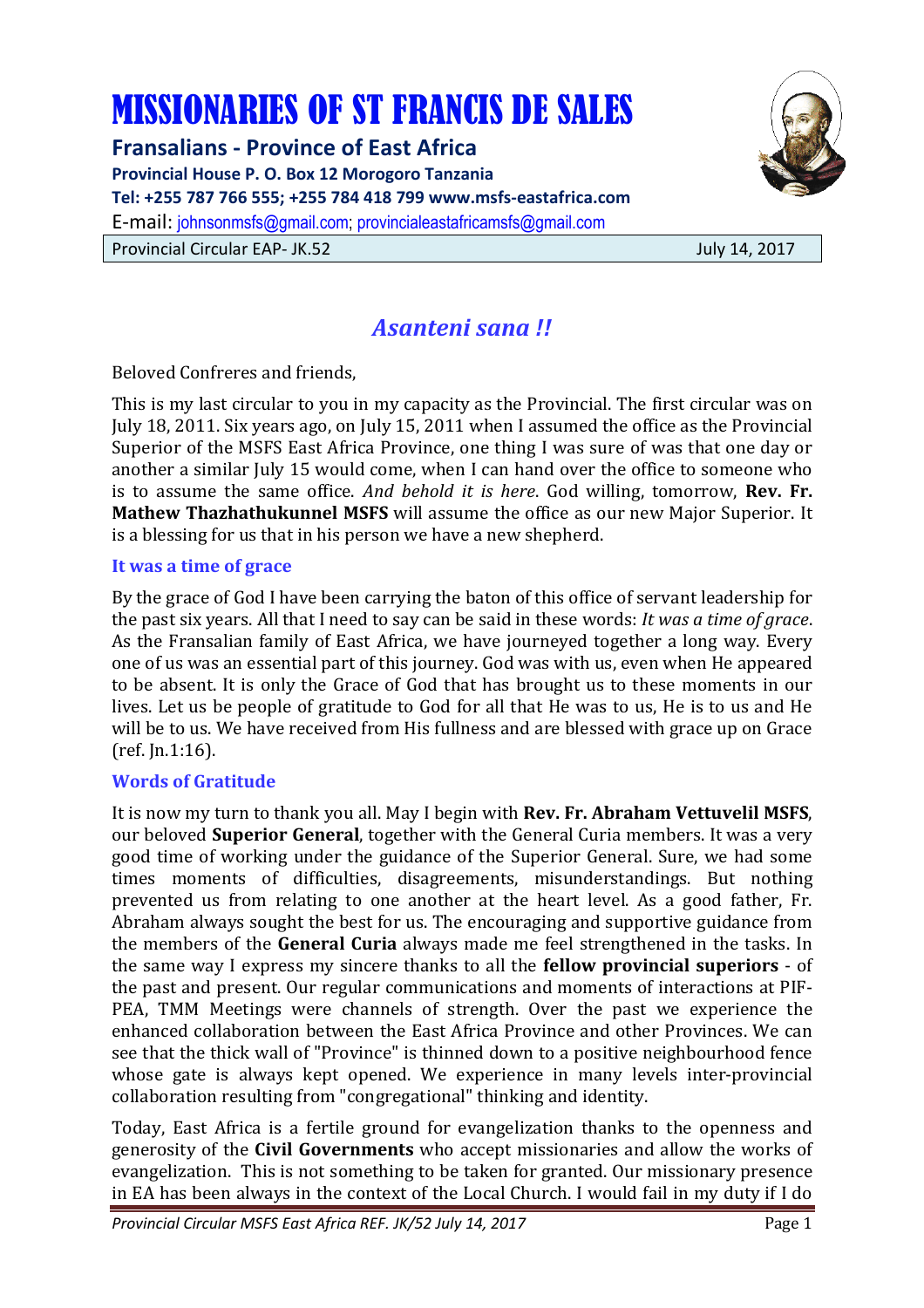not thank all the **Local Ordinaries** and our fellow priests and religious for being with us and blessing us in our works of living and sharing the Good News. It is my honour to mention these names in this circular to express our sentiments of gratitude to them, for it is with their blessings and consent we are missionaries in this continent.

- $\triangleright$  His Eminence Polycarp Cardinal Pengo, Dar es Salaam, Tanzania
- $\triangleright$  His Grace Paul Ruzoka the Archbishop of Tabora, Tanzania
- $\triangleright$  His Grace Josaphat Lebulu the Archbishop of Arusha, Tanzania
- $\triangleright$  His Grace Emmanuel Obbo A.J. the Archbishop of Tororo Uganda
- $\triangleright$  His Lordship Salesius Mugambi Bishop of Meru, Kenya
- $\triangleright$  His Lordship Joseph Ludovic Minde the Bishop of Kahama, Tanzania
- $\triangleright$  His Lordship Telsphore Mkude the Bishop of Morogoro, Tanzania
- $\triangleright$  His Lordship John Oballa Owaa, the Bishop of Ngong, Kenya
- His Grace Antony Muheria, Administrator, Machakos Diocese, Kenya (*now the Archbishop of The Archdiocese of Nyeri Kenya. Our Sincere Congratulations)*
- $\triangleright$  His Lordship Eusebius Nzigilwa the Auxiliary Bishop of Dar es Salaam, Tanzania
- $\triangleright$  His Lordship Prosper Lymo the Auxiliary Bishop of Arusha, Tanzania

I also acknowledge the blessings we receive from the Bishops of the Dioceses in Europe and USA and India where our confreres are working. In the name of the East Africa Province, I thank each of them and pray that the Almighty God bless them with all the graces needed for their task of leading the flock according to the mind of Christ.

And to you **my beloved Fathers and Brothers**, you were my greatest strength. What we have today in our East African Mission is the result of your whole hearted commitment. It was always my prayer for you that no one is lost. God kept each one of us safe; kept us as the apple of His eye (Ref. Zechariah 2:8). He has given us protection from the snares of evil. We are still the faithful sons of the Mother Church. We experience the bond of relationship as members of the Fransalian family. Sure we had our personal differences and we have encountered moments of difficult discernments. Yet nothing deterred us from in relating to each other. We worked together as members of the same family in unison and harmony. I am really proud of you my dear Confreres. You have proved yourselves to be men of God, deeply spiritual and manifesting a great interest for the task of evangelization. Trusting in his divine providence, many of you have taken various initiatives, for the development of our mission. The spiritual and the material development that we have achieved speak of the truth that God will not abandon any one who trusts in Him and who makes every effort for the glory of God and for the benefit of the people of God.

It is my joy to thank all the **faithful in our parishes, the children/ students, parents and staff** in our educational institutions, domestic staff in our communities. Each moment of causal visits or canonical visitations, they have shown genuine love and concern for me which I understand as their expression of love and concern for the Fransalian family. God bless their generosity.

In most of our educational institutions/ social apostolate we are blessed with the services of **women religious as our collaborators**. I appreciate them sincerely for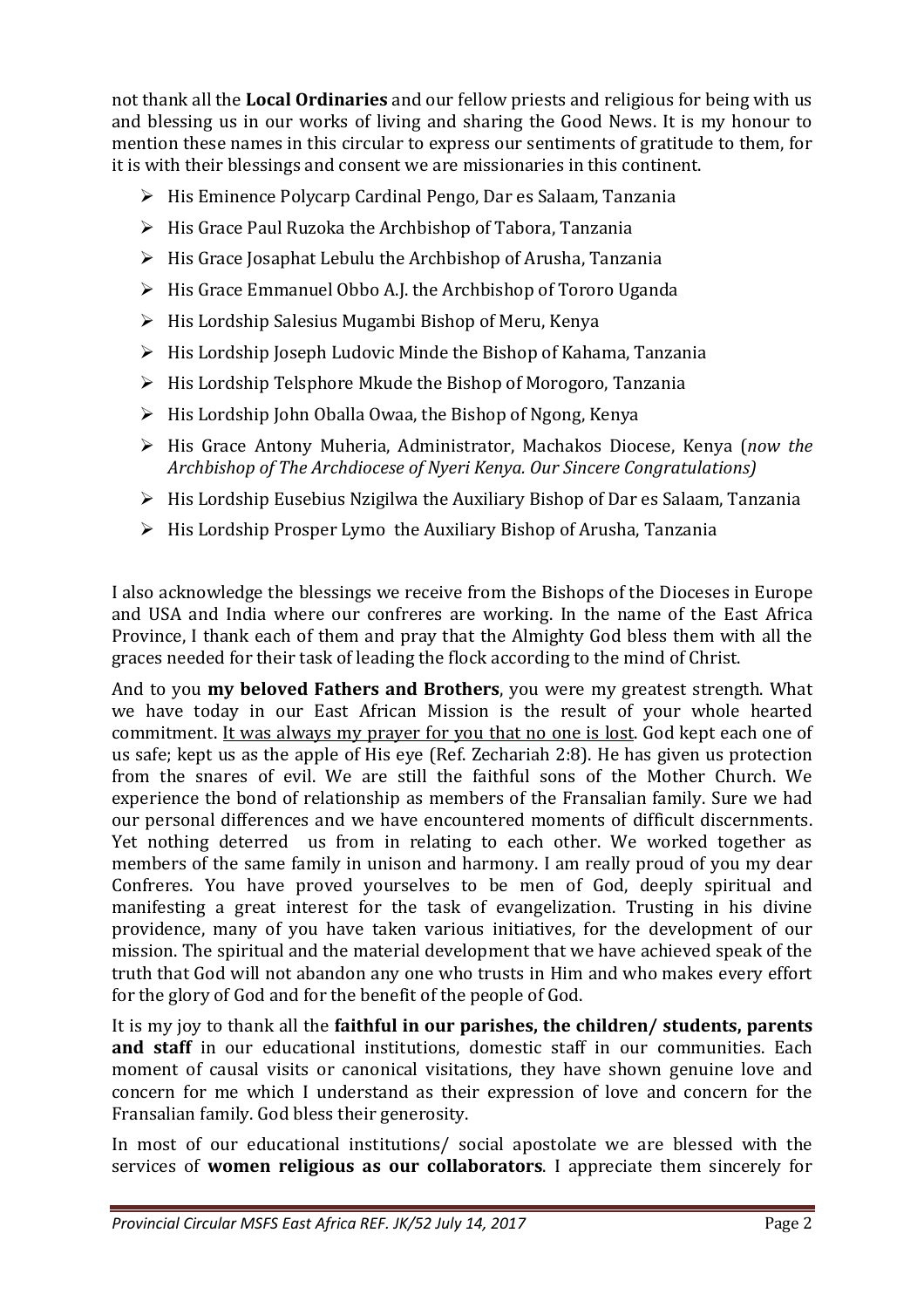their wonderful and committed presence. Together with them, I also thank their Major Superiors who made these collaborative efforts possible.

I also remember with deep sense of thanks **all our benefactors**, mission friends, Friends of St. Francis de Sales, different organizations and donor agencies who do support us in our missionary presence in East Africa. May God bless their generosity!

# **Some Reflections on our mission here on earth**

There is nothing permanent in this world, except changes! Everything changes except the One who authored all things and designed all the changes. The Ultimate - the God who does not change. He has neither the past nor the future. He is just there always! Jesus Christ is the same yesterday, today and forever (Heb. 13:8). For in him we live, and move, and have our being (Acts 17:28).

Looking into our lives we can realize that except the future, everything is history, even this circular! Moment after moment we sink into the history. There is nothing that we can do to prevent this reality from taking place. Everything changes into the past. Then the logical question is: Where is the present? There seems to be hardly anything that we can call "present". The present is just a fraction of a moment - that is just in our hands… one fraction after another. What I do in this fraction, which is in my hand - in my power - at the very present moment, is what decides what kind of a history, I am going to leave behind. Can I do something in this fraction of moment before that too becomes part of my past?

The life that IS - is already a WAS - before, I place a full stop at the end of this sentence. There are no identical moments in our lives. Every moment is different from one another. But some moments of the past we remember more than the other. It all depends how we handled those moments, before they just slipped into the history.

It is my sacred duty to recall to mind, the wonderful ways in which God in his eternal plan sends persons who are instrumental in making us and the mission entrusted to us in the way it is today. Each of you has played certain definite role in my life - in the context of my life and mission as MSFS in East Africa.

I feel deeply connected to many in an invisible and inseparable cord of spiritual and emotional link. If God has planned these moments in our life, he has made preparations for it, involving so many persons and situations in the past. My beloved confreres and friends, this very moment in your life – moment of reading this circular would not have been in your lives if not for hundreds and thousands of people who have blessed you and me in their own manner. Once again, my sincere thanks to all dear confreres and friends who blessed our mission.

# **The Past we cannot change! But we can change the past of our future !**

This is possible provided we are ready to mark every moment at our hand with the indelible seal of genuine love! Then we will have a past of good memories. No matter what has taken place in our life, we can firmly believe that there is the mark of genuine love in every moment. This genuine love is nothing but the presence of God. When every moment of our life is marked by the graceful presence of God, there is nothing in our lives that would make us sad or desperate. There are failures in our life, but we are never defeated. There were painful moments in our lives, but we are not bitter about them. There were people who may have apparently hated and opposed us, but they are never our enemies. There are times we are blocked but we are never stuck, for the Lord is with us. With St. Paul we too can confidently say: *We have troubles all around us, but we are not defeated. We do not know what to do, but we do not give up. We are*